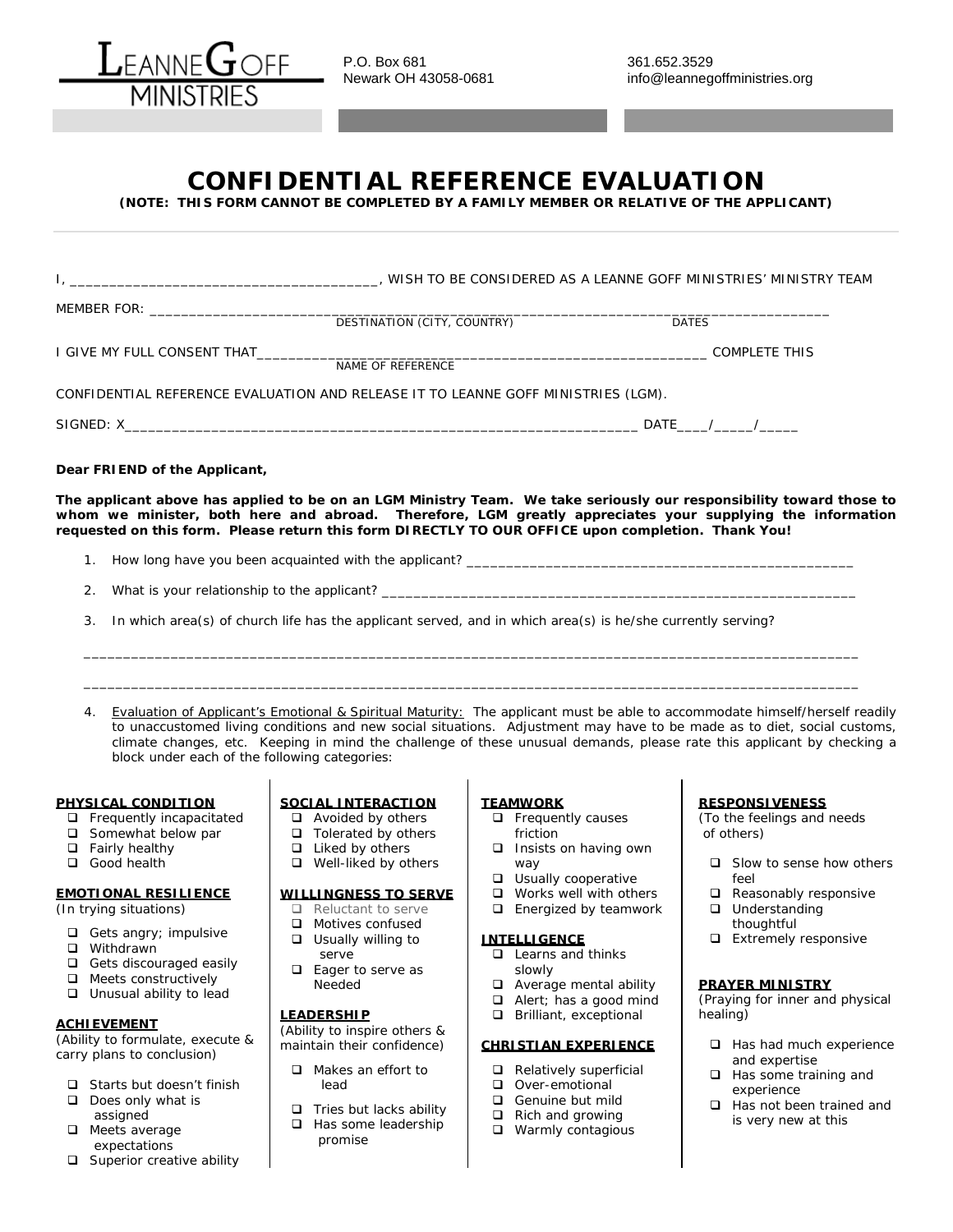| Evaluation of applicant's skills, training, profession, or trade. (Answer only if you have first hand info.) |                                                          |
|--------------------------------------------------------------------------------------------------------------|----------------------------------------------------------|
| _____Incompetent                                                                                             | In what other skills or areas are he/she well qualified? |
| Doubtful                                                                                                     |                                                          |
| Adequate                                                                                                     |                                                          |
| ____Superior in competence                                                                                   |                                                          |

Listed below are some of the tendencies, which, if present, may reduce the effectiveness of the applicant.

**Please Circle** any words or descriptions, which pertain to applicant:

| Impatient            | Argumentative       | Domineering       | Cocky                      |
|----------------------|---------------------|-------------------|----------------------------|
| Easily offended      | Critical of others  | Anxious           | Easily embarrassed         |
| Easily discouraged   | Frequently worried  | Nervous or tense  | Given to moods             |
| Intolerant           | Lacking in humor    | Can't take a joke | Unable to cope with stress |
| Erratic in attitudes | Racially Prejudiced | Self-absorbed     |                            |

If the applicant seems relatively free from all such tendencies, check here\_\_\_\_\_\_\_

\_\_\_\_\_\_\_\_\_\_\_\_\_\_\_\_\_\_\_\_\_\_\_\_\_\_\_\_\_\_\_\_\_\_\_\_\_\_\_\_\_\_\_\_\_\_\_\_\_\_\_\_\_\_\_\_\_\_\_\_\_\_\_\_\_\_\_\_\_\_\_\_\_\_\_\_\_\_\_\_\_

\_\_\_\_\_\_\_\_\_\_\_\_\_\_\_\_\_\_\_\_\_\_\_\_\_\_\_\_\_\_\_\_\_\_\_\_\_\_\_\_\_\_\_\_\_\_\_\_\_\_\_\_\_\_\_\_\_\_\_\_\_\_\_\_\_\_\_\_\_\_\_\_\_\_\_\_\_\_\_\_\_

Please comment briefly on the family and social background of the applicant.

Is the applicant financially responsible?  $\Box$  Yes  $\Box$  No

Please describe any physical limitations the applicant may have.

Please use a separate sheet of paper to elaborate if the answer is "yes" to any of the following questions:

\_\_\_\_\_\_\_\_\_\_\_\_\_\_\_\_\_\_\_\_\_\_\_\_\_\_\_\_\_\_\_\_\_\_\_\_\_\_\_\_\_\_\_\_\_\_\_\_\_\_\_\_\_\_\_\_\_\_\_\_\_\_\_\_\_\_\_\_\_\_\_\_\_\_\_\_\_\_\_\_\_\_

\_\_\_\_\_\_\_\_\_\_\_\_\_\_\_\_\_\_\_\_\_\_\_\_\_\_\_\_\_\_\_\_\_\_\_\_\_\_\_\_\_\_\_\_\_\_\_\_\_\_\_\_\_\_\_\_\_\_\_\_\_\_\_\_\_\_\_\_\_\_\_\_\_\_\_\_\_\_\_\_\_\_

- a) Has the applicant proven on any occasion to be unreliable, dishonest, or of questionable character?
- b) As far as you know, has the applicant ever been arrested for any offense other than minor traffic violations?
- c) To your knowledge, has the applicant ever been involved in drug abuse, homosexuality, or the occult?
- d) Has the applicant had psychiatric treatment?
- e) Are you aware of any unresolved problems in their life? (Ex: Unrepentance, anger, unforgiveness, impurity)

If the answers to a), b), c) d), and e) above are all "no", please check here $\_\_$ 

What is your overall evaluation of the applicant's promise as an LGM Team participant? \_\_\_\_\_He/she is definitely unsuited \_\_\_\_\_At this time I feel he/she is not suited \_\_\_\_\_He/she is a good prospect, but I do \_\_\_\_\_He/she is an average prospect **\_\_\_\_\_He/she is an above average prospect \_\_\_\_He/she is an unusually exceptional prospect** have reservations